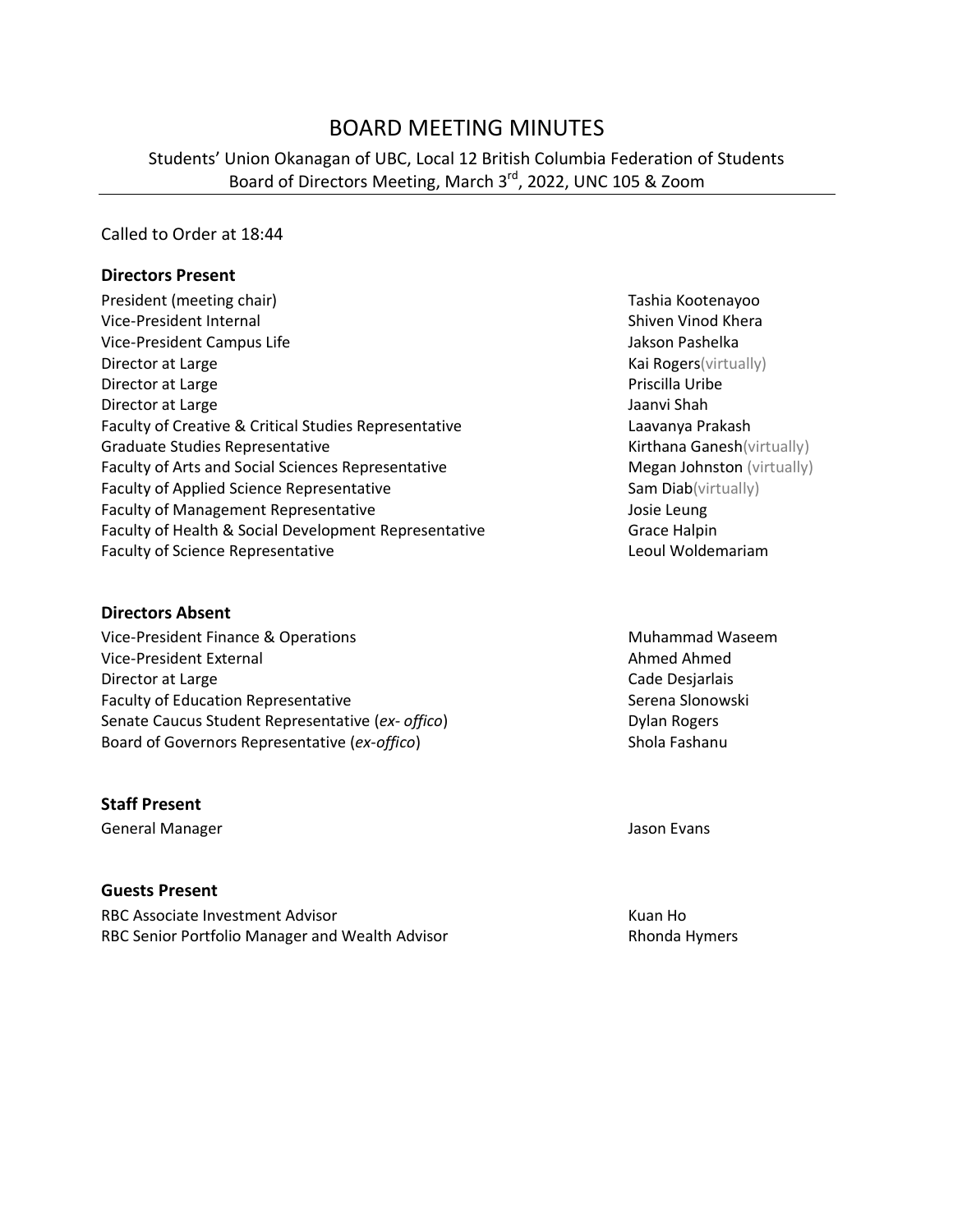### **1.** ACKNOWLEDGEMENT OF TERRITORY

*We would like to acknowledge that we are on the traditional, ancestral territory of the Okanagan Nation. We would like to recognize that learning happened in this place long before this institution was established. It's important that we understand that we are very privileged to be living, working, and learning in these territories that are not our own.*

# **2.** ADOPTION OF AGENDA AND REVIEW OF MEMBERSHIP

22/03/03.01 Pashelka/Halpin Be it resolved that the agenda be adopted. Carried

# **3.** ADOPTION OF MINUTES FROM PREVIOUS MEETINGS

22/03/03.02

Pashelka/Leung

Be it resolved that minutes of the meeting held February  $17^{th}$ , 2022 be adopted. Carried

### **4.** PRESENTATIONS

# **4.1 RBC**

RBC representatives Kuan Ho and Rhonda Hymers provided the Board of Directors an update on their investments as up to date as January 2022.

Khera arrives at 18:55 Ganesh arrives at 18:59

# **5.** OLD BUSINESS

# **5.1 New Student Associations**

# 22/03/03.03

Khera/Pashelka

Be it resolved that the following Student Associations be ratified:

- 1. Blockchain Club
- 2. Chess Club
- 3. Operations Analytics Club
- 4. Youtube Club
- 5. Football Fustal Club
- 6. Nursing Graduate Committee
- 7. Tennis Club

#### Carried

**6.** EXECUTIVE REPORTS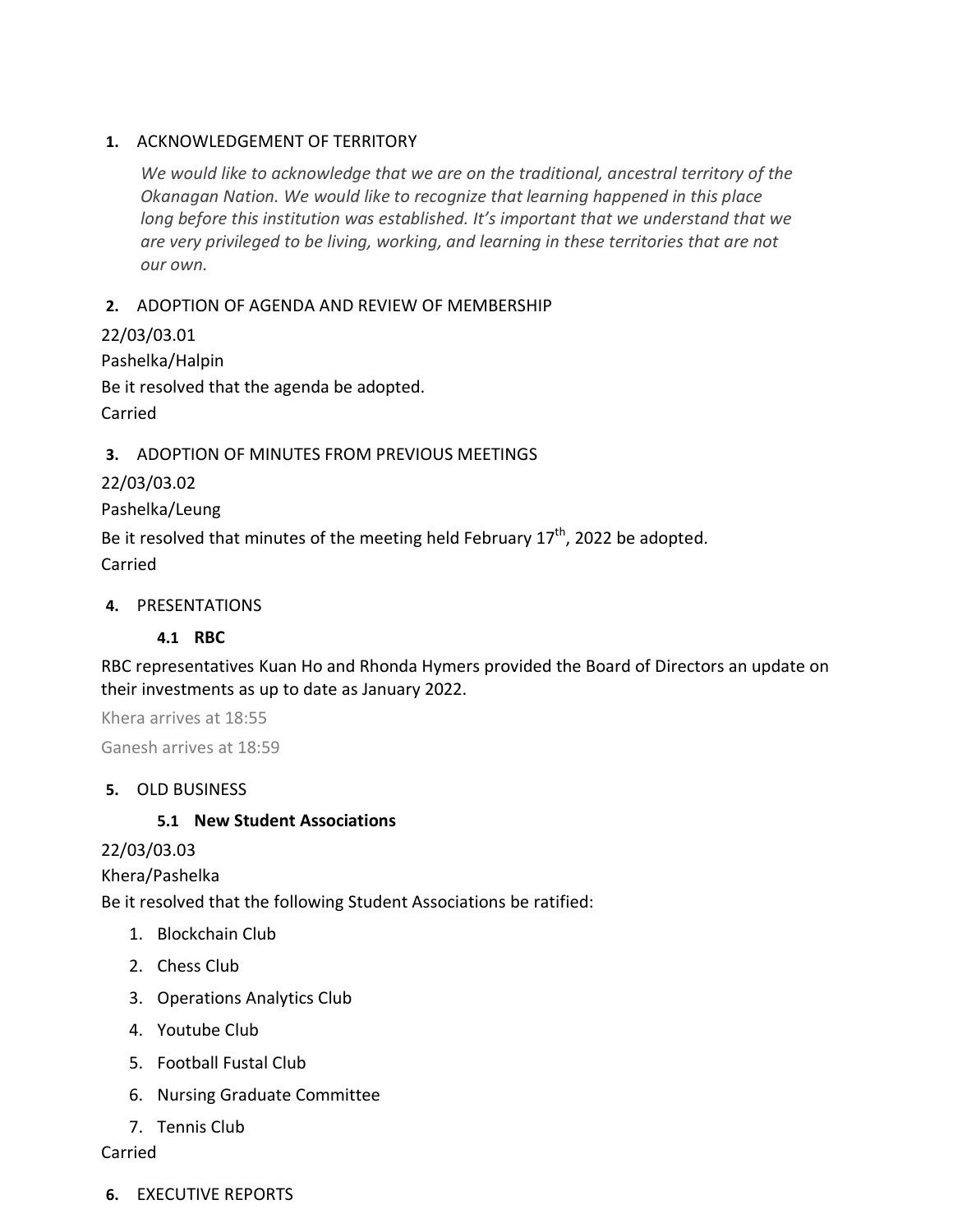#### **7.** COMMITTEE BUSINESS

- **7.1 Executive Committee**
- **7.2 Finance Committee**
- **7.3 Policy Committee**
- **7.4 Campus Life Committee**
- **7.5 Campaigns Committee**
- **7.6 Oversight Committee**
- **7.7 Graduate Student Committee**

### **7.8 Student Association Funding Committee**

#### 22/03/03.04

Khera/Prakash

Be it resolved that the minutes of the meeting held March  $2^{nd}$ , 2022 be adopted.

Rogers inquired on the absence of the chair of the committee to the meeting. He requested information on account balances that were twenty-five thousand or above (\$2,500.00) being provided more funding.

Khera noted that the chair could not make the time-slot for the term two meetings.

Rogers felt the questions and concerns could be adequately addressed by present members of the committee. He motioned for a separation of considerations.

22/03/03.05

Rogers/Pashelka

Be it resolved that the Student Associations with an account balance under twenty-five thousand (\$2,500.00) dollars be approved for their term two funding.

Carried

22/03/03.06

Rogers/Kootenayoo

Be it resolved that the Student Associations with an account balance twenty-five thousand (\$2,500.00) dollars or more be approved for their term two funding.

Postponed to an emergency Board of Directors meeting.

22/03/03.07

#### Rogers/Kootenayoo

Be it resolved that motion six (6) be postponed until an emergency board meeting with the chair of the Student Association funding committee, Muhammad Waseem in attendance can be called.

Carried

#### **8.** REPORT ON UNIVERSITY RELATIONS

- **8.1 Board of Governors**
- **8.2 Senate**
- **8.3 Other University Committees**